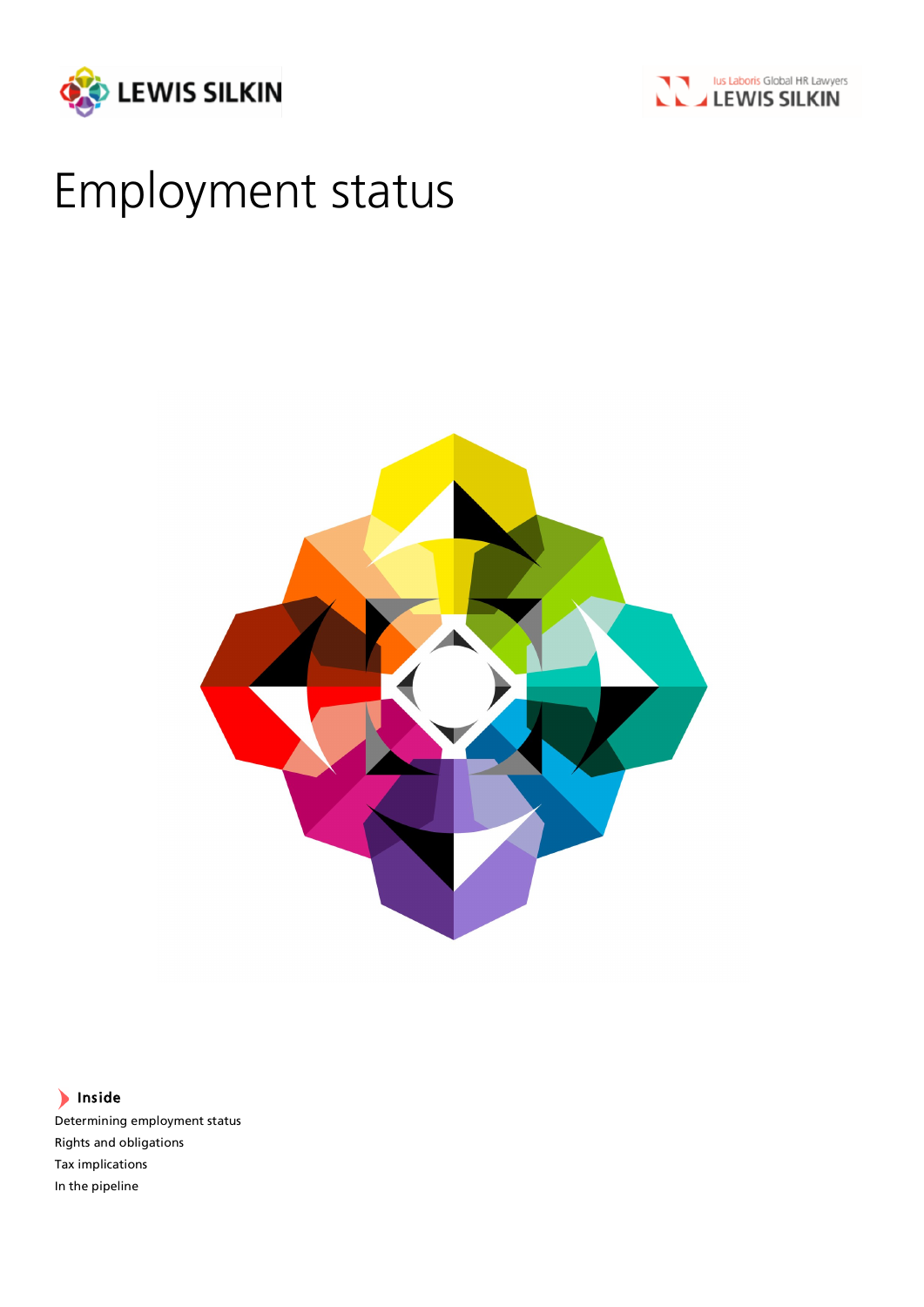# inbrief



# **Introduction**

There are three principal types of employment status:

- **Employees**
- > Workers
- Self-employed

Employment status is important because an individual's legal rights, protections and obligations will depend upon which class he or she falls into.

There are some special categories of working individuals, such as partners, directors, members of LLPs, apprentices and agency workers, to whom specific rules apply which are beyond the scope of this Inbrief. For more information on agency workers, please see our Inbrief on Agency Workers.

# Determining em ployment status

Employment rights and obligations vary depending on whether an individual is an 'employee', a 'worker' or 'self-employed'. The first step is to decide which category applies.

# **Employees**

It is not always easy to determine if someone is an employee. The statutory definition is unhelpful – according to it an employee is someone who has "entered into or works under a contract of employment", which means a contract of service or of apprenticeship. The contract does not have to be written down, it could be agreed orally. Also, the terms of the contract could be implied rather than expressly agreed. Implied terms are those which the parties can be taken to have agreed, perhaps because they are obviously necessary or because they are customary in that business.

But to say someone works under a 'contract of service' is to say little more than that he or she is an employee. How would you actually identify one?

There are three necessary ingredients for a contract of service to exist and a host of other factors that are taken into account. The three fundamentals are: (i) personal service; (ii) mutuality of obligation; and (iii) control.

**Personal service** - this means that the individual is obliged to perform work personally and is not permitted to send a substitute to do the work in his or her place (although a very limited power of delegation might be consistent with being an employee). Occasionally an employer will put a clause into the contract saying that the individual can appoint a substitute but with no intention that the individual should be able to exercise this right in practice. That clause would be a sham, designed to prevent an individual from benefiting from employment protections and, as such, it would be ignored by a court considering employment status.

**Mutuality of obligation** - this means that the employer is obliged to provide work and the individual is obliged to accept the work in return for pay. There must be a minimum degree of commitment on both sides. For example, a golf caddie who had to wear a club uniform and

could charge golfers a fee set by the club (which was collected by the club and given to him) was not an employee because the club was not obliged to give him work and he did not have to turn up for work unless he wished.

**Control** - for there to be a contract of employment, the employer must have sufficient control over the employee and the way the individual performs the work. For example, in deciding what should be done, the way it should be done and the time and place for performance. The employer will normally exercise this control by giving directions to the employee and using disciplinary proceedings if the employee fails to comply. Although a highly skilled or senior employee (such as a surgeon) may have a lot of discretion as to how tasks are performed, the employer will retain a right to give instructions and also to determine matters such as workplace policies, place of work and working times. An independent contractor will normally have greater freedom to decide how and when to work, although this is not universally the case.

Without these hallmarks of employment (described as an 'irreducible minimum') it is highly unlikely that an individual will be an employee. But all aspects of the relationship must be taken into account and assessed for consistency with an employment relationship. Other relevant factors to consider include:

- whether the individual is in business on his or her own account, for example, taking financial risk, investing in the business and sharing in the profits
- who supplies tools and equipment (an employer is likely to supply tools and equipment to its employees)
- the level of integration into the business (employees tend to be well integrated, for example, going to the office party, subject to employment procedures and on telephone and email lists)
- the nature and length of the engagement (very broadly speaking, employment tends to be longer and more open-ended)
- salary and benefits received by the individual (e.g. a fixed wage, sick pay, holiday pay, membership of employer insurance schemes, etc.).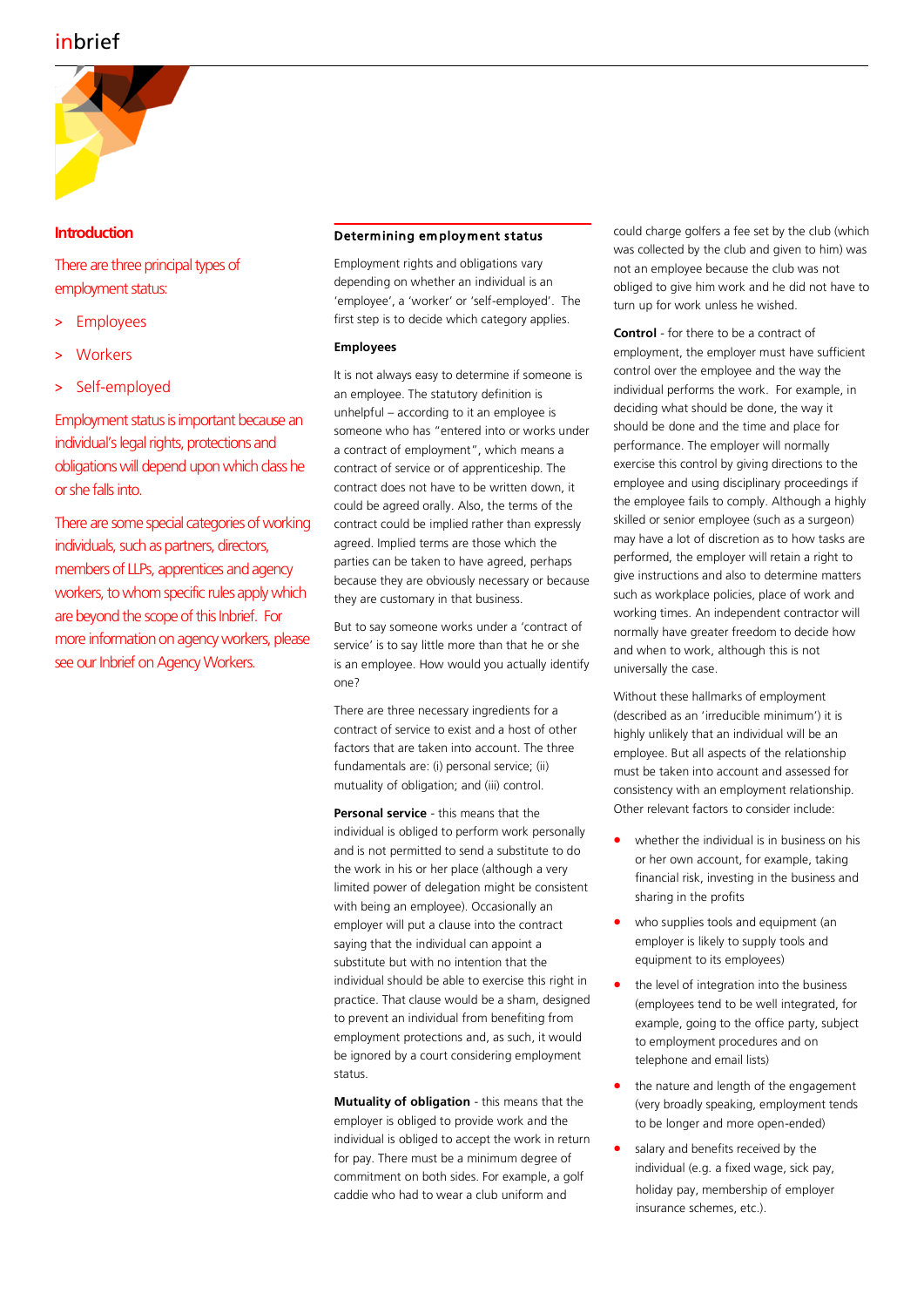

What the parties have labelled the arrangement (whether it be employment or something else) will be relevant but it is not decisive. The parties may just be mistaken about the nature of their relationship.

#### **Workers**

All employees are workers but not all workers are employees.

A worker must have entered into or work under a contract to perform work or services personally for another party. Again, the terms of the contract may be express or implied and (if it is express) may be oral or in writing. As with employment, personal service and mutuality of obligation are necessary to find worker status. Although the contract the individual is working under need not be a contract of employment, crucially, the other party must not be a client or customer of any profession or business carried on by the individual. So, the genuinely selfemployed are not 'workers'.

A profession in this context is not necessarily something that is regulated by a professional body, it can include professional services more generally. Relevant factors for determining whether an individual is carrying on a business and whether the other party is a customer of that business include:

- the degree of control exercised by the 'employer' (less control means the individual is more likely to be in business on his or her own account and so not a worker)
- the exclusivity of the arrangement (a selfemployed person may work for several different clients or customers)
- whether the individual is actively marketing his services to the world in general
- the method of payment (workers are more likely to receive a regular wage)
- who supplies any equipment used
- the level of risk assumed by the individual (those in business on their own account assume the risk of the business failing).

#### **Self-employed**

An individual will be self-employed if he or she is not an employee or a worker. The categories of employee/worker on the one hand and selfemployed on the other are mutually exclusive.

Someone who is self-employed is either:

- not obliged to provide personal service and/ or there is no mutuality of obligation; or
- obliged to provide personal service and there is mutuality of obligation but the individual is carrying on a business and the other party is his or her client.

# Rights and obligations

This section summarises the key rights and obligations of employees, workers and the selfemployed.

#### **Employees**

Employees enjoy the most legal protections, including:

- the right not to be unfairly dismissed
- the right to receive: a written statement of terms and conditions; an itemised payslip; statutory minimum notice; a written statement of reasons for dismissal; and, in a redundancy situation, statutory redundancy pay
- family related rights such as statutory maternity/paternity/adoption leave and pay, parental leave and the right to request to work flexibly
- the right to transfer automatically to the purchaser of their employer's business under TUPE
- certain rights relating to pay, for example protection from unlawful deduction from wages, statutory sick pay and the right to receive the national minimum wage
- rights under the Working Time Regulations 1998 (to paid holiday, rest breaks and a maximum working week)
- certain other rights to time off—such as time off for ante-natal care, care for dependants, time off for trade union and employee representative activities
- protection against unlawful discrimination (such as age, disability, race, sex, sexual orientation and religion)
- protection against unfavourable treatment on grounds of part-time working and fixed term employment
- whistleblowing protection
- the right to pension contributions under auto-enrolment.

There are certain obligations on both employers and employees which are always implied into the contract of employment. For example, employees owe a duty of good faith and fidelity to their employers, which includes a duty of confidentiality and a (limited) duty not to compete. (Note that fiduciary duties, which may be owed by senior employees, are not covered here). Other principal obligations of employees include:

- to obey the employer's lawful and reasonable orders
- to exercise reasonable skill and care in their work
- to give the contractually agreed or statutory minimum period of notice to terminate employment
- to pay income tax under the PAYE regime and make appropriate national insurance contributions (although the obligation falls on the employer to operate this).

Employers' obligations to employees include the following:

- to pay wages
- to give contractual notice (or if there is none, reasonable notice), or statutory minimum notice, if longer
- to take reasonable care of employees' health and safety
- to provide a suitable working environment.

#### **Workers**

Workers have fewer rights than employees. However, workers do benefit from some statutory protection which recognises that even though they are not employees, they are in a subordinate position to the person for whom they work and do not generally have equal bargaining power. These rights include:

- certain rights relating to pay, for example protection from unlawful deduction from wages and the right to receive the national minimum wage
- rights under the Working Time Regulations